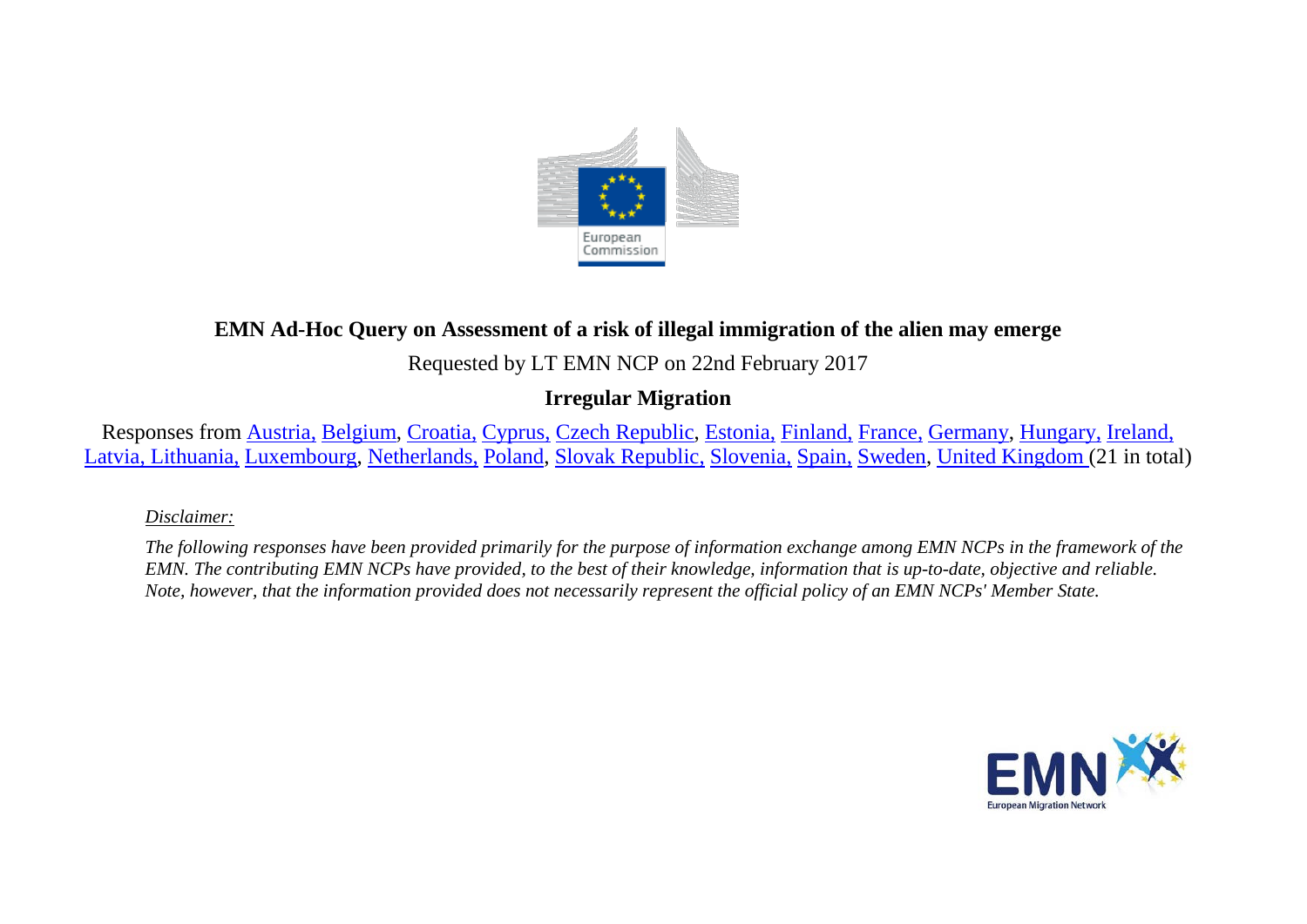### **Background information:**

According to Article 35(1)(12) of the Law of the Republic of Lithuania on the Legal Status of Aliens, an alien shall be refused the issue or renewal of a residence permit if there are serious grounds for believing that a risk of illegal immigration of the alien may emerge. In order to implement this requirement, there's an ongoing discussion on the need to define in legislation the criteria for assessment of that risk. In light of this, we would kindly ask the Member States to answer the following questions by the 24th of March 2017.

#### **Summary**

Please find the Summary attached.

## **Questions**

- 1. Are objective criteria for assessment whether an alien may present a risk of illegal immigration when deciding on the issuance or renewal of a residence permit defined in your national law?
- 2. If the answer to Q1 is YES, please specify these criteria.<br>3. If the answer to O1 is NO, please describe circumstances
- If the answer to Q1 is NO, please describe circumstances taken into account when deciding whether an alien may present a risk of illegal immigration.

### **Responses**

<span id="page-1-0"></span>

| <b>Country</b> | Wider<br><b>Dissemination</b> | <b>Response</b>                                                                                                                                                                                                                                                                                                  |
|----------------|-------------------------------|------------------------------------------------------------------------------------------------------------------------------------------------------------------------------------------------------------------------------------------------------------------------------------------------------------------|
| <b>Austria</b> | Yes                           | 1. Yes (see below).<br>2. In particular, a residence title may not be issued or renewed if the applicant in the last 12<br>months has been finally convicted of bypassing a border control or of illegal entry into the<br>federal territory (Art. 11 para 1 subpara 6 Settlement and Residence Act).<br>3. N/A. |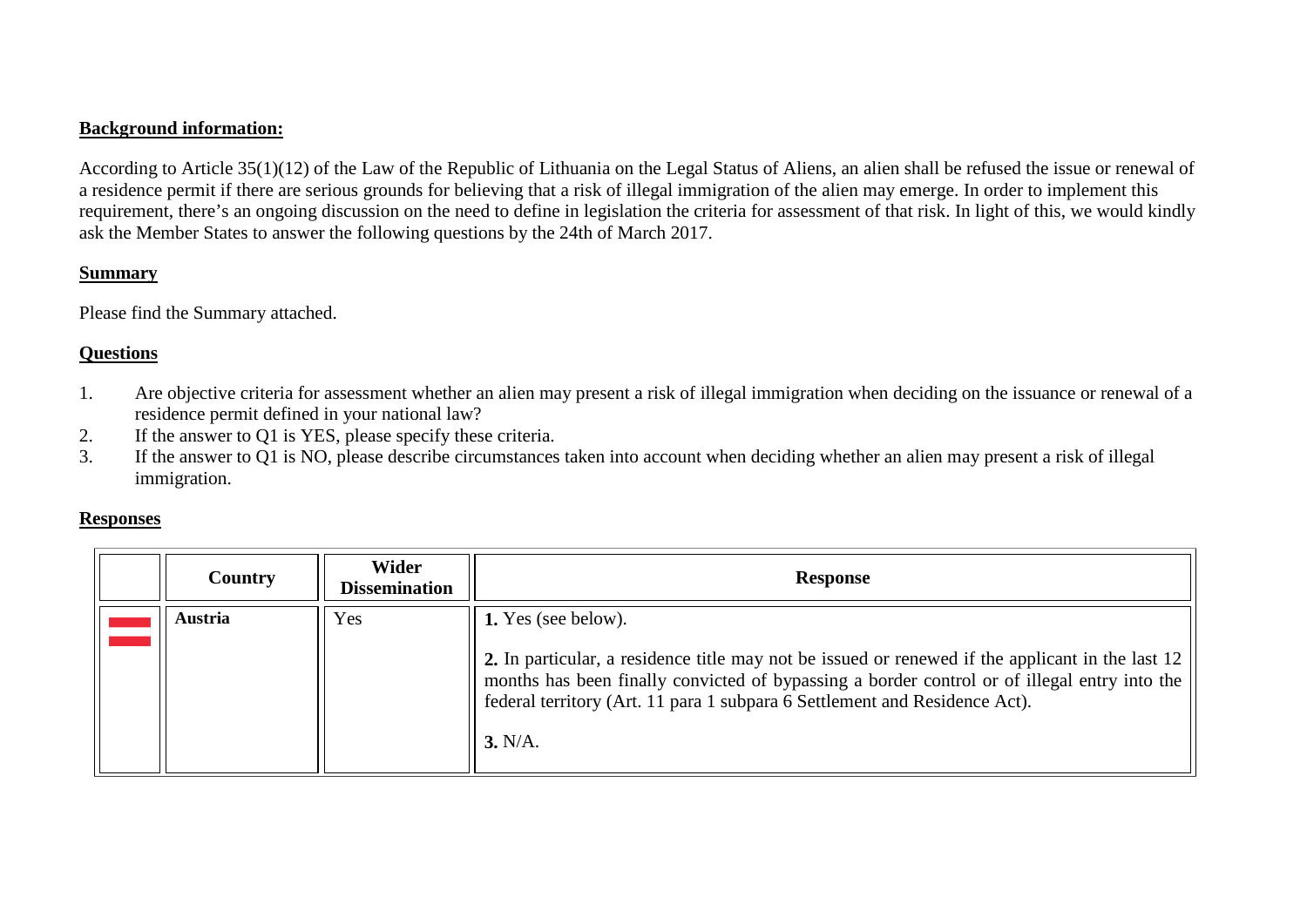<span id="page-2-3"></span><span id="page-2-2"></span><span id="page-2-1"></span><span id="page-2-0"></span>

|   | <b>Belgium</b>                         | N <sub>o</sub> | This EMN NCP has provided a response to the requesting EMN NCP. However, they have requested<br>that it is not disseminated further.                                                                                                                                                                                                                                                                                                                                                                                                                                                                                                                                                                                                                                                                                                                                                                                   |
|---|----------------------------------------|----------------|------------------------------------------------------------------------------------------------------------------------------------------------------------------------------------------------------------------------------------------------------------------------------------------------------------------------------------------------------------------------------------------------------------------------------------------------------------------------------------------------------------------------------------------------------------------------------------------------------------------------------------------------------------------------------------------------------------------------------------------------------------------------------------------------------------------------------------------------------------------------------------------------------------------------|
|   | Croatia                                | Yes            | 1. 1. No, there are no such provisions within the national legislation that an alien shall be<br>refused the issuance or renewal of a residence permit if there are serious grounds for believing<br>that a risk of illegal immigration of the alien may emerge.<br>2.2. N/a.<br>3. 3. Each application is made on a case by case basis. One of the conditions to be fulfilled is<br>that foreigner has to justify the purpose of his/her temporary residence by enclosing supporting<br>documents for purpose of stay. Therefore competent body can make an assessment within the<br>meaning of justification of the purpose of stay. Also, appropriate checks can be conducted<br>once temporary residence was granted in order to determine whether foreigner resides in the<br>Republic of Croatia contrary to the purpose of the temporary residence permit, in what case<br>residence permit will be terminated. |
| € | <b>Cyprus</b><br><b>Czech Republic</b> | Yes<br>Yes     | 1. NO<br>2. n/a<br>3. We do not evaluate whether someone may present a risk of illegal migration. Each alien is<br>obliged to submit with his/her application a clean criminal record.<br>1. In the Czech republic, Act No. 326/1999 Coll., on the Residence of Foreign Nationals in the<br>Czech Republic does not define the objective criteria for assessment whether an alien may                                                                                                                                                                                                                                                                                                                                                                                                                                                                                                                                  |
|   |                                        |                | present a risk of illegal immigration when deciding on the issuance or renewal of a residence<br>permit.<br>2. N/A                                                                                                                                                                                                                                                                                                                                                                                                                                                                                                                                                                                                                                                                                                                                                                                                     |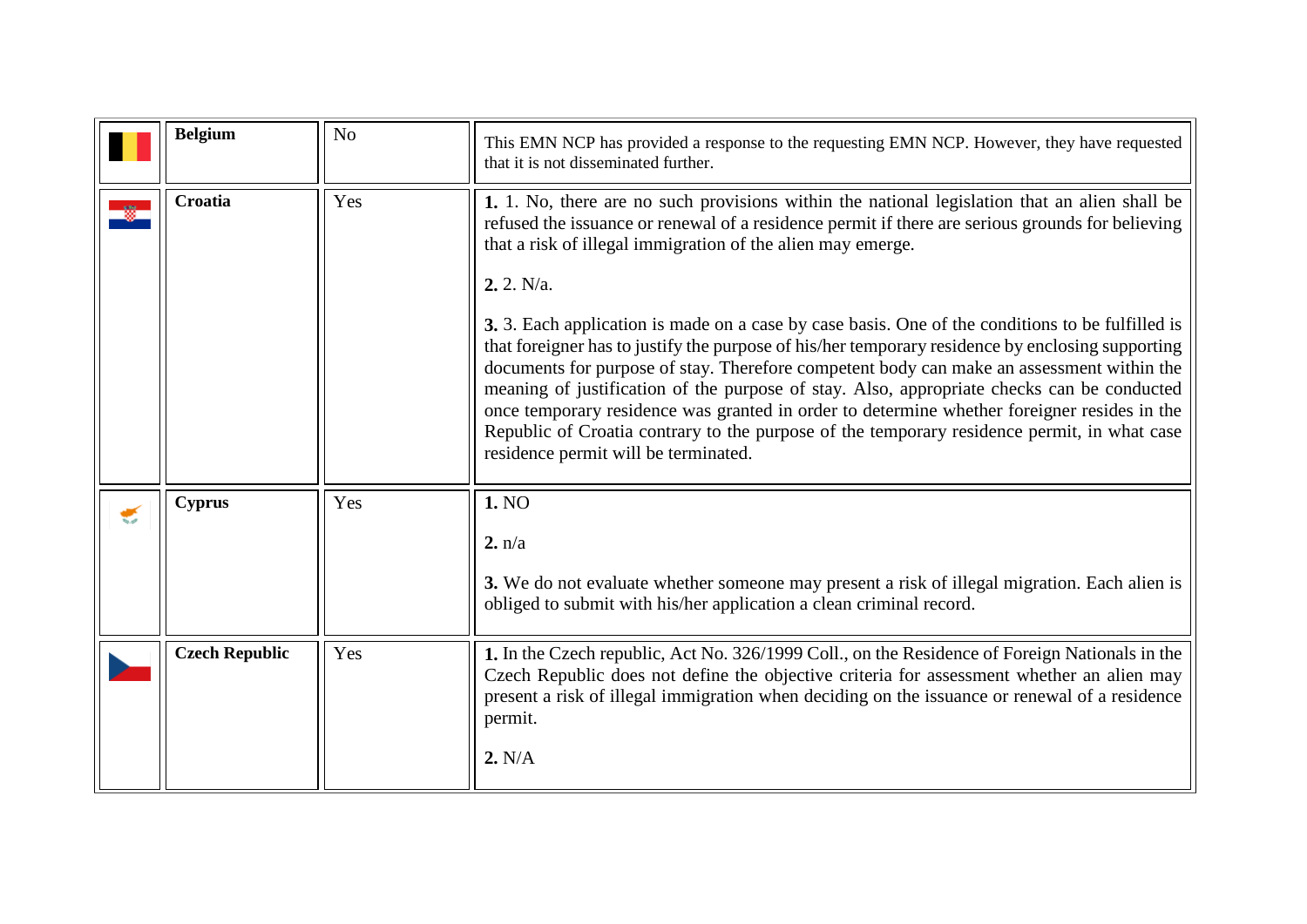<span id="page-3-1"></span><span id="page-3-0"></span>

|                |     | 3. According to the above mentioned Act, the Ministry of the Interior does not grant or does<br>not prolong long-term visa or long-term residence permit if facts exist which indicate that a<br>foreigner after the stay does not leave the territory of the Czech republic or if a foreigner<br>intends to exploit this visa or a residence permit for any other purpose than he/she stated in the<br>application for a visa/residence permit. In the same way, long-term visa/residence permit will<br>be not granted if there is a reasonable risk that the alien could threaten national security,<br>seriously disturb public order or endanger the international relations of the Czech Republic<br>during their stay in the territory. Every application for the issuance or renewal such visa or<br>residence permit must be assessed individually in accordance with all circumstances of each<br>case. |
|----------------|-----|-------------------------------------------------------------------------------------------------------------------------------------------------------------------------------------------------------------------------------------------------------------------------------------------------------------------------------------------------------------------------------------------------------------------------------------------------------------------------------------------------------------------------------------------------------------------------------------------------------------------------------------------------------------------------------------------------------------------------------------------------------------------------------------------------------------------------------------------------------------------------------------------------------------------|
| <b>Estonia</b> | Yes | 1. No, the Aliens Act of the Republic of Estonia does not define in details not provide objective<br>criteria for assessment of such kind of illegal immigration risk.<br>2. N/A.<br>3. Each case is assessed individually based on the available intelligence data, presented<br>documentation and explanation, when necessary personal interview may be conducted. The<br>main condition of the issue of a temporary residence permit are the following: - the purpose of<br>application for the Estonian temporary residence permit is justified; - the actual place of<br>residence is Estonia; - sufficient legal income which would enable an alien and the family<br>members of an alien the subsistence in Estonia and; - a medical expenses insurance contract                                                                                                                                           |
| <b>Finland</b> | Yes | 1. No. According to the Finnish Aliens Act, "A residence permit may be refused if there are<br>reasonable grounds to suspect that the alien intends to evade the provisions on entry into or<br>residence in the country." (Aliens Act, Section 36, Subsection 2) However, the legislation does<br>not state clearly what the objective criteria are for the assessment of the situation.<br>$2. -$                                                                                                                                                                                                                                                                                                                                                                                                                                                                                                               |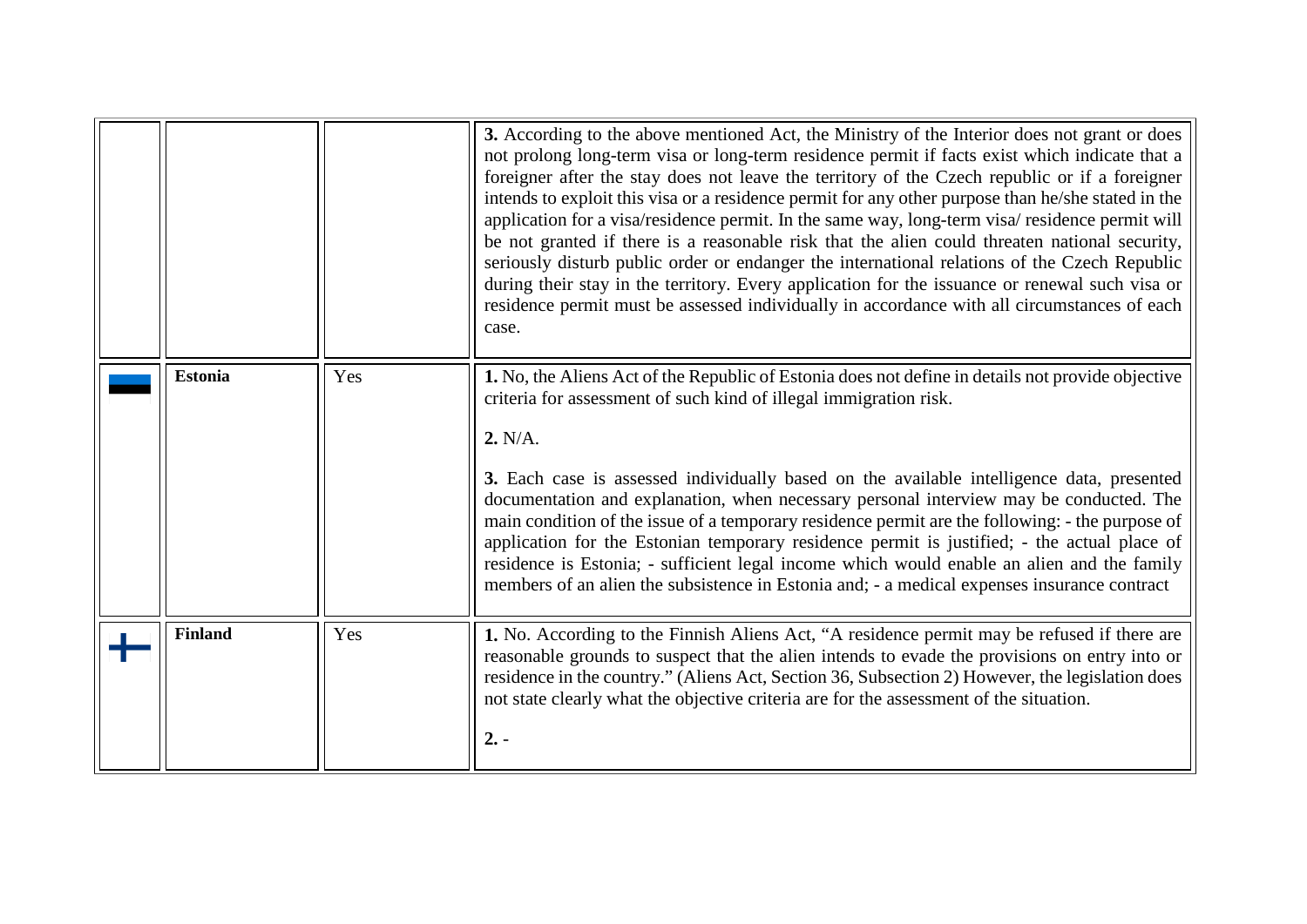<span id="page-4-1"></span><span id="page-4-0"></span>

|                |     | 3. The Aliens Act of Finland states only what was described above in response to question 1.<br>Some further guidance can be found from the legislative materials. According to the<br>Government Proposal HE 28/2003, illegal immigration often means misusing legal means of<br>entry into the country. This can manifest itself for example in false visa or residence permit<br>applications or abuses of the asylum procedure. The applicant may for example conceal from<br>the immigration authorities the real purpose of entry into the country or give false information<br>including false documentation. The Government Proposal mentions three examples of<br>seemingly legal migration where abuses of the system have been detected: businessman visas,<br>student statuses and marriages of convenience. Still more guidance on the assessment of when<br>there are reasonable grounds to suspect that the alien intends to evade the provisions on entry<br>into the country can be found from case law. For example in 2016 several legal cases in the<br>Supreme Administrative Court analysed whether a marriage was concluded in order to<br>circumvent the rules on entry, that is: whether it was a so-called marriage of convenience. |
|----------------|-----|---------------------------------------------------------------------------------------------------------------------------------------------------------------------------------------------------------------------------------------------------------------------------------------------------------------------------------------------------------------------------------------------------------------------------------------------------------------------------------------------------------------------------------------------------------------------------------------------------------------------------------------------------------------------------------------------------------------------------------------------------------------------------------------------------------------------------------------------------------------------------------------------------------------------------------------------------------------------------------------------------------------------------------------------------------------------------------------------------------------------------------------------------------------------------------------------------------------------------------------------------------------|
| <b>France</b>  | Yes | 1. No, however the Code on Entry and Residence of Foreigners and Right of Asylum<br>(CESEDA) provides for several cases related to refusal of issuance or renewal of residence<br>permit (see Question 3).<br>2. N/A<br>3. The CESEDA provides when third-country nationals may be refused an authorization to<br>stay, or when their residence permit may be refused or withdrawn, or its renewal may be<br>refused, if: - They represent a threat to public order; - They do not fulfil or no longer fulfil the<br>conditions for obtaining a residence permit or an authorization to stay, depending on the type<br>of residence permit required (family reunification, student, salaried worker, etc ); - They<br>made use of fraudulent means (use of false ID document or misleading information, marriages<br>of convenience, ).                                                                                                                                                                                                                                                                                                                                                                                                                       |
| <b>Germany</b> | Yes | 1. Yes.                                                                                                                                                                                                                                                                                                                                                                                                                                                                                                                                                                                                                                                                                                                                                                                                                                                                                                                                                                                                                                                                                                                                                                                                                                                       |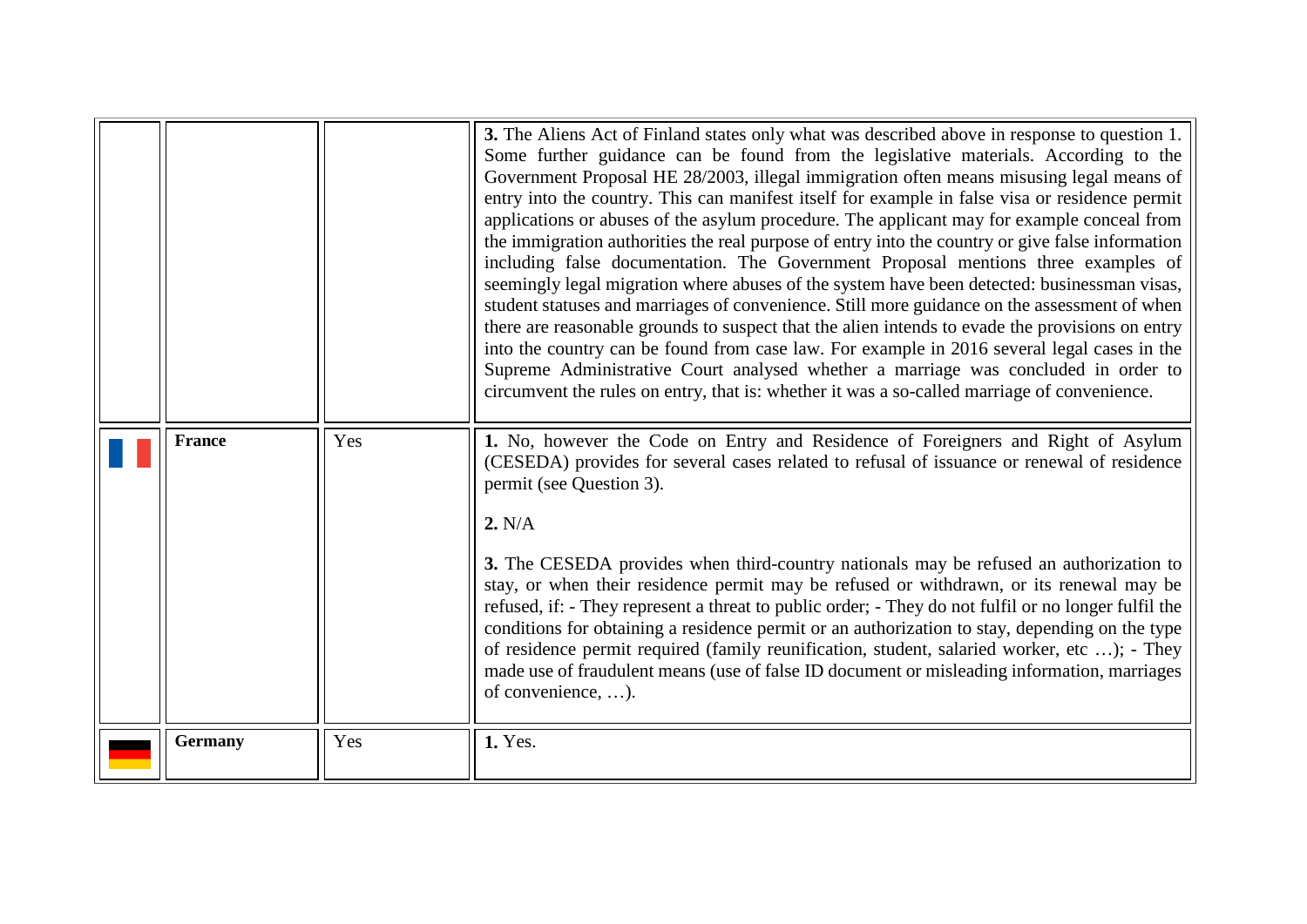<span id="page-5-1"></span><span id="page-5-0"></span>

|                |                | 2. The objective criteria by which an illegal entry is supposed to be prevented are reflected in<br>the following general preconditions for the granting of a residence title according to $\S$ 5 I, II<br>of the Residence Act (AufenthG), that apply to all residence permits: • Guarantee of foreigner's<br>subsistence • Clarification of the foreigner's identity and in case he/she is not entitled to return<br>to another state, also clearing up the nationality • No public interest in expelling the foreigner<br>• No compromise or jeopardy for the interests of the Federal Republic of Germany • Fulfilment<br>of the passport obligation • Entry into the country with the necessary visa • Furnishing of the<br>key information required for granting the title in the visa application<br>3. n/a                                                                                                                                                                                                                                                |
|----------------|----------------|-------------------------------------------------------------------------------------------------------------------------------------------------------------------------------------------------------------------------------------------------------------------------------------------------------------------------------------------------------------------------------------------------------------------------------------------------------------------------------------------------------------------------------------------------------------------------------------------------------------------------------------------------------------------------------------------------------------------------------------------------------------------------------------------------------------------------------------------------------------------------------------------------------------------------------------------------------------------------------------------------------------------------------------------------------------------|
| <b>Hungary</b> | Yes            | 1. No.<br>2. N/A<br>3. According to subparagraph b) of paragraph (1) of Section 18 of the Act II of 2007 on the<br>Admission and Right of Residence of Third-Country Nationals - unless otherwise prescribed<br>in this Act –, new residence permits or the extension of existing ones shall be refused, or if<br>already issued shall be withdrawn from third-country nationals who have disclosed false<br>information or untrue facts to the competent authority so as to obtain the right of residence, or<br>misled the competent authority in respect of the purpose of residence. Our national law does<br>not contain objective criteria for assessment whether an alien may present risk of illegal<br>immigration. In practice, we take into consideration all relevant circumstances, such as the<br>report about the interview made by the consular officer. For example, if the applicants do not<br>know anything about their employment, Hungary or they intend to continue their studies after<br>years, the above-mentioned measure can be used. |
| <b>Ireland</b> | N <sub>o</sub> | This EMN NCP has provided a response to the requesting EMN NCP. However, they have requested<br>that it is not disseminated further.                                                                                                                                                                                                                                                                                                                                                                                                                                                                                                                                                                                                                                                                                                                                                                                                                                                                                                                              |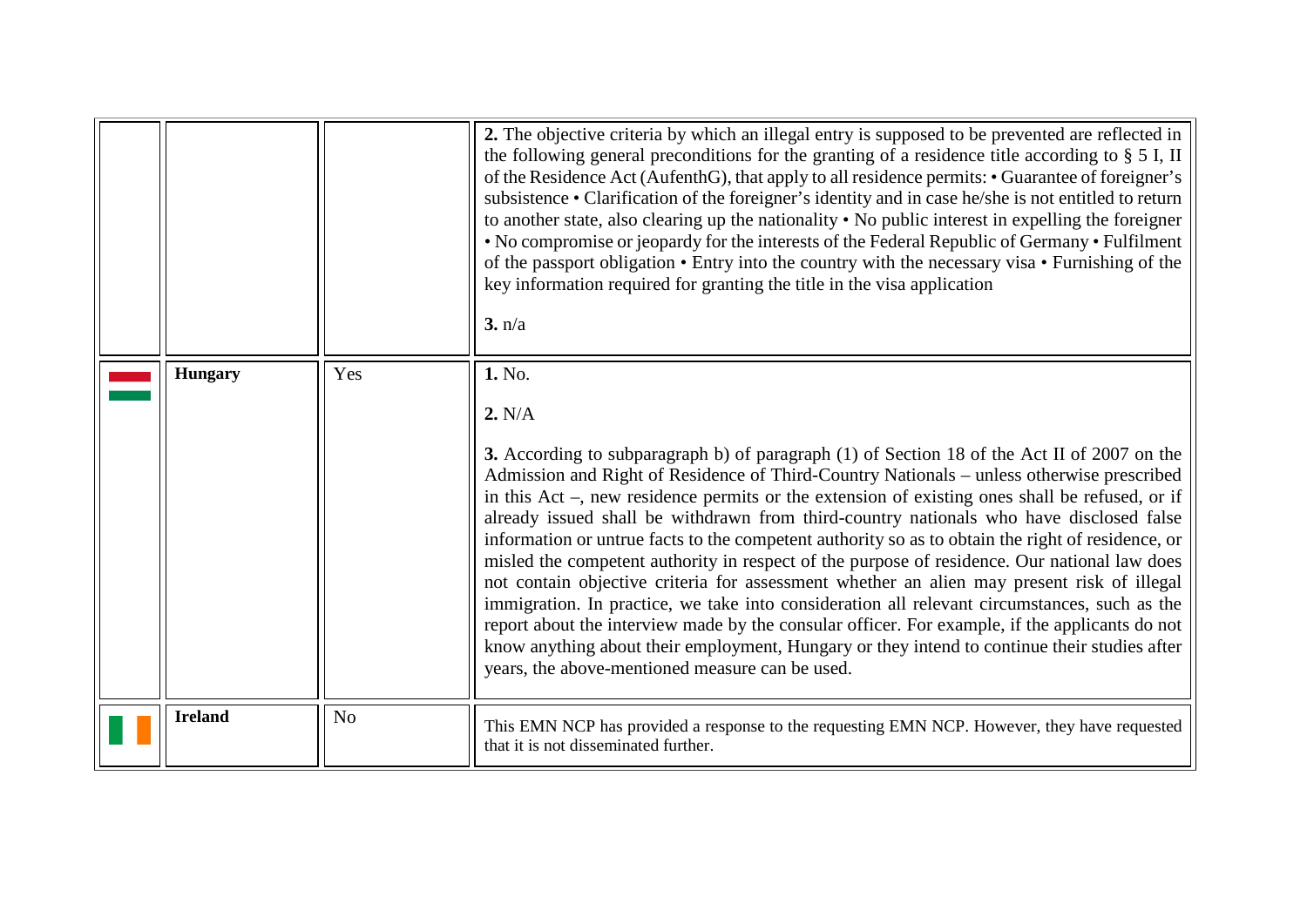<span id="page-6-1"></span><span id="page-6-0"></span>

| Latvia     | Yes | 1. Latvian Immigration Law contains a ground for refusal of a residence permit in case if there<br>is ground to assume that a foreigner may present a risk of illegal immigration; however the<br>Law does not specify any criteria according to which such risk shall be assessed.<br>2. N/A<br>3. Decision on refusal of a residence permit according to the above-mentioned ground has been<br>taken very rarely. Mostly this ground of refusal is applied in cases when foreign students<br>submit their applications and interview carried out by consular official proves that the person<br>does not have any knowledge on the country and/or educational establishment (program) he is<br>going to be enrolled in.                                                                                                                                                                                                                                                                                                                                                                                                                    |
|------------|-----|-----------------------------------------------------------------------------------------------------------------------------------------------------------------------------------------------------------------------------------------------------------------------------------------------------------------------------------------------------------------------------------------------------------------------------------------------------------------------------------------------------------------------------------------------------------------------------------------------------------------------------------------------------------------------------------------------------------------------------------------------------------------------------------------------------------------------------------------------------------------------------------------------------------------------------------------------------------------------------------------------------------------------------------------------------------------------------------------------------------------------------------------------|
| Lithuania  | Yes | 1. No.<br>2. N/A<br>3. When deciding whether an alien may present a risk of illegal immigration, the following<br>circumstances are taken into account: - an alien has illegally entered Lithuania and expelled<br>from Lithuania; - an alien has abused asylum procedure in Lithuania; - an alien has been issued<br>a Schengen visa, which was annulled where it became evident that the visa was fraudulently<br>obtained or an alien has caused the risk of illegal immigration already staying in the Schengen<br>area; - an alien has maliciously infringed the procedure of entry, stay and residence in<br>Lithuania; - an alien has repeatedly applied for the issue of the Schengen visa to diplomatic<br>missions or consular posts of the Schengen States, but he (she) was refused a visa because the<br>alien presents the risk of illegal immigration or there were reasonable doubts as to the<br>authenticity of the supporting documents submitted by the alien; - an alien has abused legal<br>migration procedures (family reunification, grounds for issuing of residence permit in<br>Republic of Lithuania and other). |
| Luxembourg | Yes | 1. No. In Luxembourg the Immigration Law does not lay down objective criteria for<br>assessment whether an alien may present a risk of illegal immigration when deciding on the                                                                                                                                                                                                                                                                                                                                                                                                                                                                                                                                                                                                                                                                                                                                                                                                                                                                                                                                                               |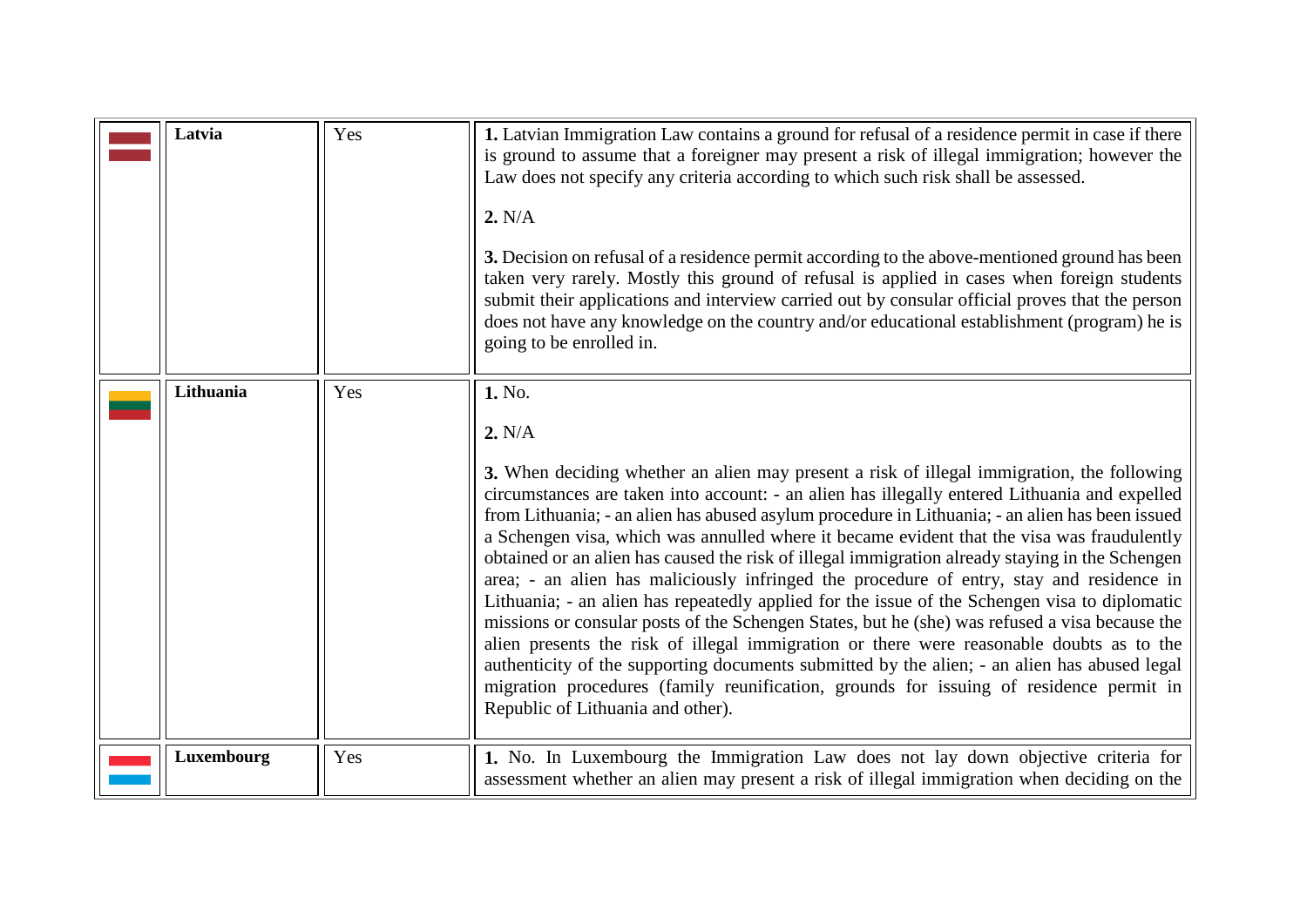issuance or renewal of a residence permit. In Luxembourg the admission process of a thirdcountry national is divided in 2: a) the granting of an authorization to stay; and b) the issuance of the residence permit. Any third-country national has to fulfil the objective criteria established in the amended law of 29 August 2008 on free movement of persons and immigration (Immigration Law) for the authorization of stay that s/he applies for (i.e. salaried worker, self-employed worker, Blue Card Holder, Student, Researcher, Sportsmen, Trainee, Volunteer, Investor, family reunification, private reasons) as well as for the issuance of the residence permit. Article 101 (1) of the Immigration Law establishes that a third-country national may be refused an authorisation to stay, or his/her residence permit may be refused or withdrawn, or its renewal may be refused, if: (1) he/she does not fulfil, or no longer fulfils, the conditions set out in Article 38 and those laid down for each category in which he/she falls, or if he/she is staying for purposes other than that for which he/she has been authorised to stay; (2) he/she is considered to be a threat to public policy, public security or public health; (3) it is apparent that he/she has fabricated, forged, falsified or tampered with a travel document, an authorisation to stay or a residence permit, has made use of a travel document, authorisation to stay or residence permit other than the one belonging to him/her, or has handed his documents over to another person in order to enable that other person to make use thereof in any way whatever; (4) he/she has made use of false or misleading information or has had recourse to fraud or other illegal means in order either to enter and stay on the territory or to enable a third party to enter and/or stay there; (5) he/she has been convicted and prosecuted abroad for a crime or misdemeanour giving rise to extradition in accordance with the law or the treaties in the matter; (6) he/she falls within the circumstances provided for by Article 118. **2.** N/A. **3.** As it was indicated in the answer to question 1, the analysis of each application made by a third country national for any category of authorization of stay is made on a case by case basis and analysing if the applicant fulfils the objective criteria for the type of authorization to stay that s/he applied for. It is during this analysis that there can be a determination that the alien may present a risk of illegal immigration in case that the objective criteria is not meet.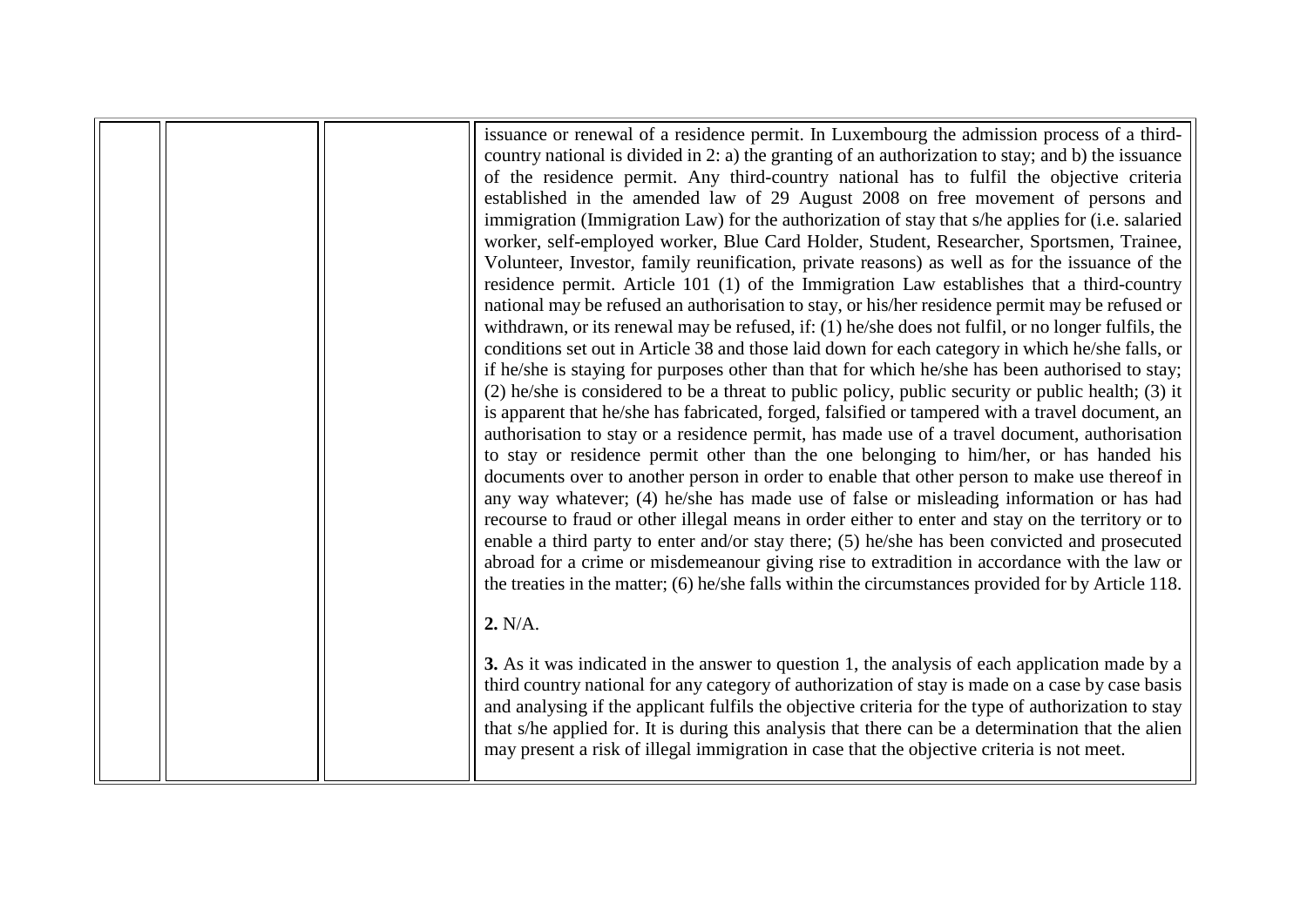<span id="page-8-1"></span><span id="page-8-0"></span>

| <b>Netherlands</b> | Yes | 1. No, there are no objective criteria defined in our national Law according to the possible risk<br>of illegal immigration.<br>2. Not applicable.<br>3. There are no objective criteria in our law about illegal immigration but of course when<br>judging an application for a residence permit we take into account signals that indicate a person<br>doesn't come to the Netherlands for the purpose of a residence permit he or she is applying<br>for. That can be an indication for illegal migration. For instance: if a student asks for a<br>provisional residence permit abroad and there are indications that the student doesn't know<br>what kind of study he is going to do in the Netherlands or doesn't speak the required level of<br>English the application can be rejected. In Dutch law there is the possibility to refuse the<br>issuance or renewal of a residence permit when a person stayed illegally in the Netherlands in<br>the past.                                                                                                                                                                                                                                                   |
|--------------------|-----|-----------------------------------------------------------------------------------------------------------------------------------------------------------------------------------------------------------------------------------------------------------------------------------------------------------------------------------------------------------------------------------------------------------------------------------------------------------------------------------------------------------------------------------------------------------------------------------------------------------------------------------------------------------------------------------------------------------------------------------------------------------------------------------------------------------------------------------------------------------------------------------------------------------------------------------------------------------------------------------------------------------------------------------------------------------------------------------------------------------------------------------------------------------------------------------------------------------------------|
| <b>Poland</b>      | Yes | 1. There are no objective criteria, since Polish legal system does not predict premise such as<br>risk of illegal immigration while issuing or renewing of a residence card.<br>2. $Q1 = NO$<br>3. Since in Polish legal system the risk of illegal immigration does not stand as an explicit<br>ground of refusal of issuance or renewal of a residence permit, authorities issuing that decisions<br>do not take into account circumstances which may justify possible risk of illegal immigration.<br>In accordance with the provisions of Act of 12 December 2013 on foreigners (Journal of Laws<br>2016, item 1990, with further amendments) a foreigner shall be refused a temporary residence<br>permit if he/she does not meet the requirements for being granted a temporary residence permit<br>due to the declared purpose of the stay or the grounds for applying for such a permit do not<br>justify his/her stay in the territory of the Republic of Poland for a period longer than 3 months.<br>Naturally, there are other grounds of refusal, related e.g. to posing threat to defence or national<br>safety, or public safety or order, or not complying with the tax obligations, however there is |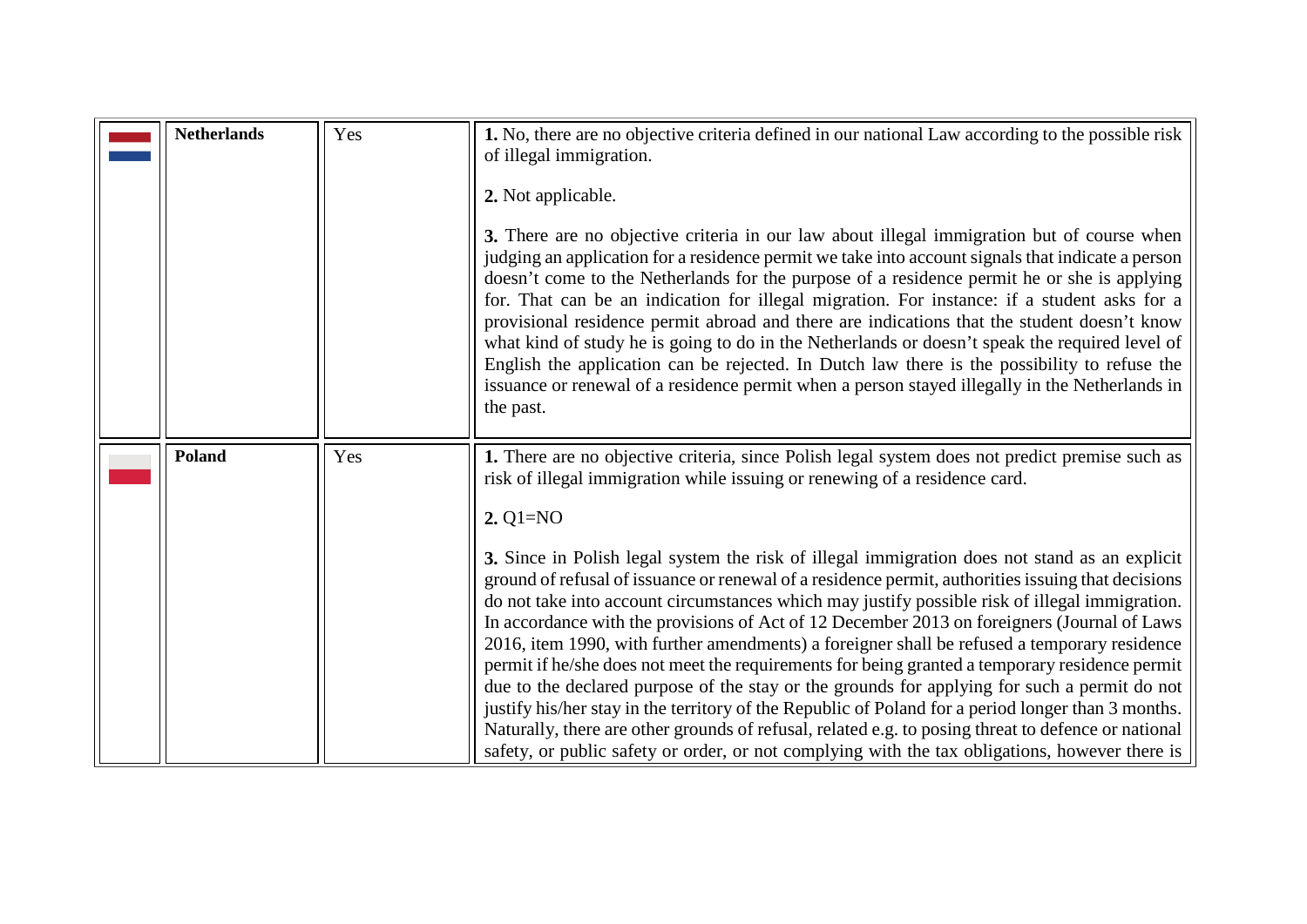<span id="page-9-2"></span><span id="page-9-1"></span><span id="page-9-0"></span>

|                        |     | no ground related directly to migration risk (e.g. based on comparison of the declared and the<br>real purpose of the foreigner's stay in the territory of the Republic of Poland).                                                                                                                                                                                                                                                                                                                                                                                                                                                                                                               |
|------------------------|-----|---------------------------------------------------------------------------------------------------------------------------------------------------------------------------------------------------------------------------------------------------------------------------------------------------------------------------------------------------------------------------------------------------------------------------------------------------------------------------------------------------------------------------------------------------------------------------------------------------------------------------------------------------------------------------------------------------|
| <b>Slovak Republic</b> | Yes | 1. No, there are no such provisions in our national legislation.<br>2. N/A<br>3. An alien might consider a risk to illegal immigration if he/she does not intend to return to<br>his/her country of origin after his/her residence has expired or if there is a risk that the purpose<br>of his/her residence will not be fulfilled. This is considered already by the Diplomatic Mission<br>Office where the alien lodges his/her application for residence and where the interview is<br>carried out in order decide about the application. The questionnaire is then sent together with<br>the application and statement of the Diplomatic Mission to the relevant Alien Police<br>Department. |
| Slovenia               | Yes | 1. No<br>2. n.a.<br>3. As such evidence of previous irregular entry, illegal stay or disrespect of return decision is<br>taken into account.                                                                                                                                                                                                                                                                                                                                                                                                                                                                                                                                                      |
| <b>Spain</b>           | Yes | 1. No. Implicitly, meeting the conditions corresponding to the aim of the residence permit,<br>including incomes and medical insurance, should be considered a guarantee for a low risk of<br>illegal immigration.<br>2.<br>3. Further to the answer to question 1, when renewing a residence permit, issues being<br>considered are criminal records, compliance with fiscal duties and integration efforts.                                                                                                                                                                                                                                                                                     |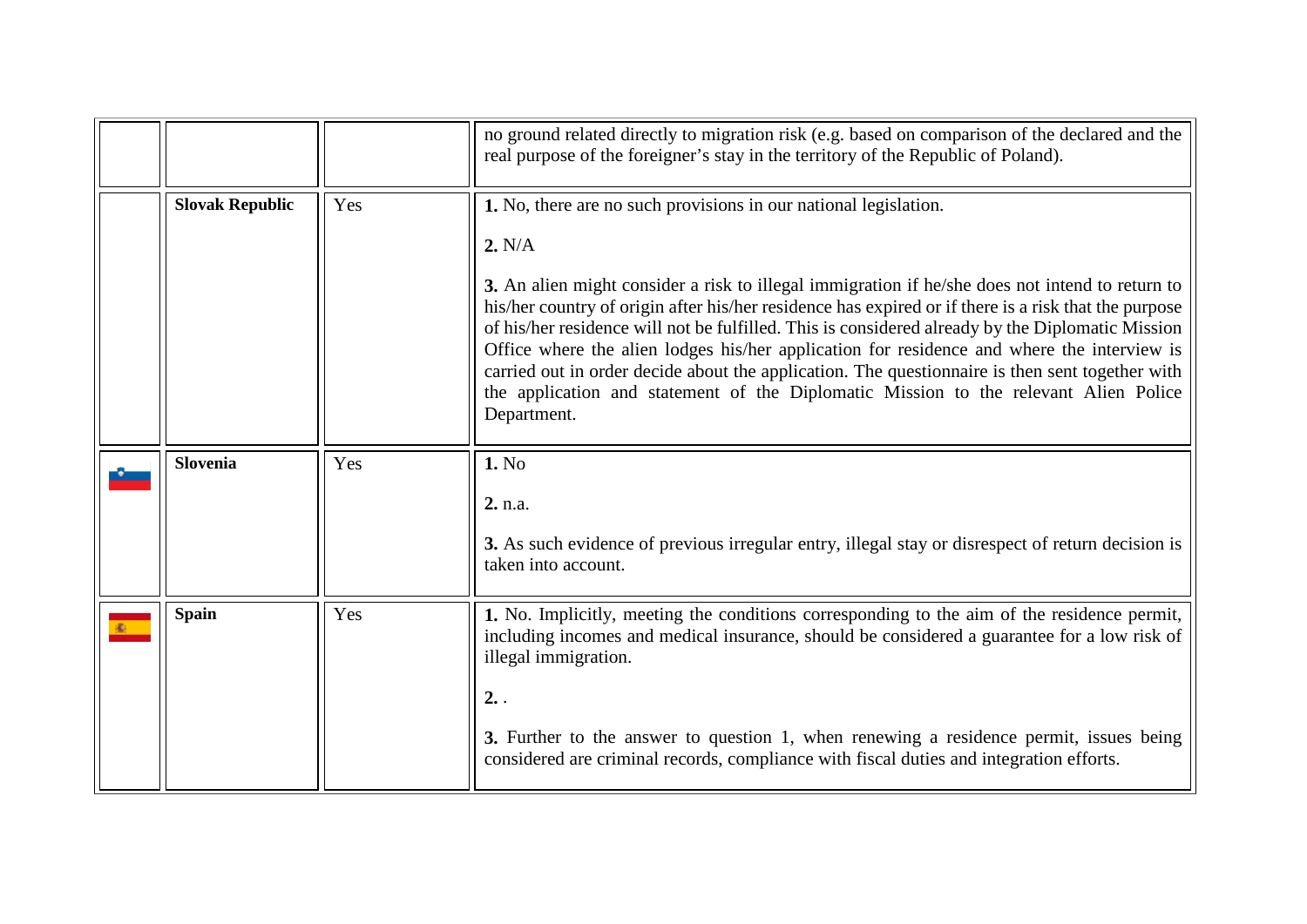<span id="page-10-1"></span><span id="page-10-0"></span>

|                      | <b>Sweden</b>         | Yes | 1. No                                                                                                                                                                                                                                                                                                                                                                                                                                                                                                                                                                                                                                                                                                                                                                                                                                                                                                                                                                                                                                                                                                                                                                                                                                                                                                                                                                                                                                                                                                        |
|----------------------|-----------------------|-----|--------------------------------------------------------------------------------------------------------------------------------------------------------------------------------------------------------------------------------------------------------------------------------------------------------------------------------------------------------------------------------------------------------------------------------------------------------------------------------------------------------------------------------------------------------------------------------------------------------------------------------------------------------------------------------------------------------------------------------------------------------------------------------------------------------------------------------------------------------------------------------------------------------------------------------------------------------------------------------------------------------------------------------------------------------------------------------------------------------------------------------------------------------------------------------------------------------------------------------------------------------------------------------------------------------------------------------------------------------------------------------------------------------------------------------------------------------------------------------------------------------------|
|                      |                       |     | 2. NA                                                                                                                                                                                                                                                                                                                                                                                                                                                                                                                                                                                                                                                                                                                                                                                                                                                                                                                                                                                                                                                                                                                                                                                                                                                                                                                                                                                                                                                                                                        |
|                      |                       |     | 3. It is not permitted for aliens to stay in SE after three month without a residence permit<br>(exception for asylum seekers). Swedish Migration Agency (SMA) does not normally do<br>considerations regarding the risk of illegal immigration, when issuing or renewing residence<br>permits. However, there are regulations in the Swedish Alien Act that states that SMA shall<br>take special considerations, regarding certain grounds for residence in SE, when issuing a<br>residence permit if the applicant committed a crime or crime in association with other<br>misconduct. Another regulation states that a residence permit could be limited in duration if<br>the applicant's expected way of life could be questioned.                                                                                                                                                                                                                                                                                                                                                                                                                                                                                                                                                                                                                                                                                                                                                                     |
| $\frac{1}{\sqrt{2}}$ | <b>United Kingdom</b> | Yes | 1. Yes, the applicant must not be in breach of immigration laws and must meet the suitability<br>requirements.                                                                                                                                                                                                                                                                                                                                                                                                                                                                                                                                                                                                                                                                                                                                                                                                                                                                                                                                                                                                                                                                                                                                                                                                                                                                                                                                                                                               |
|                      |                       |     | 2. V 3.2 An application will be refused if: (a) the Secretary of State has personally directed<br>that the applicant's exclusion from the UK is conducive to the public good; or (b) the applicant<br>is currently the subject of a deportation order or a decision to make a deportation order. V 3.3<br>An application will be refused if the decision maker believes that exclusion of the applicant<br>from the UK is conducive to the public good because, for example, the applicant's conduct<br>(including convictions which do not fall within paragraph V 3.4), character, associations, or<br>other reasons, make it undesirable to grant their application. Not conducive to the public good:<br>criminal convictions, etc. V 3.4 An application (except for an application for an extension of<br>stay as a visitor) will be refused if the applicant has been convicted of a criminal offence for<br>which they have been sentenced to a period of imprisonment of: (a) at least 4 years; or (b)<br>between 12 months and 4 years, unless at least 10 years have passed since the end of the<br>sentence; or (c) less than 12 months, unless at least 5 years has passed since the end of the<br>sentence. Where this paragraph applies, it will only be in exceptional circumstances that the<br>public interest in maintaining refusal will be outweighed by compelling factors. V 3.4A An<br>application will be refused if the presence of the applicant in the UK is not conducive to the |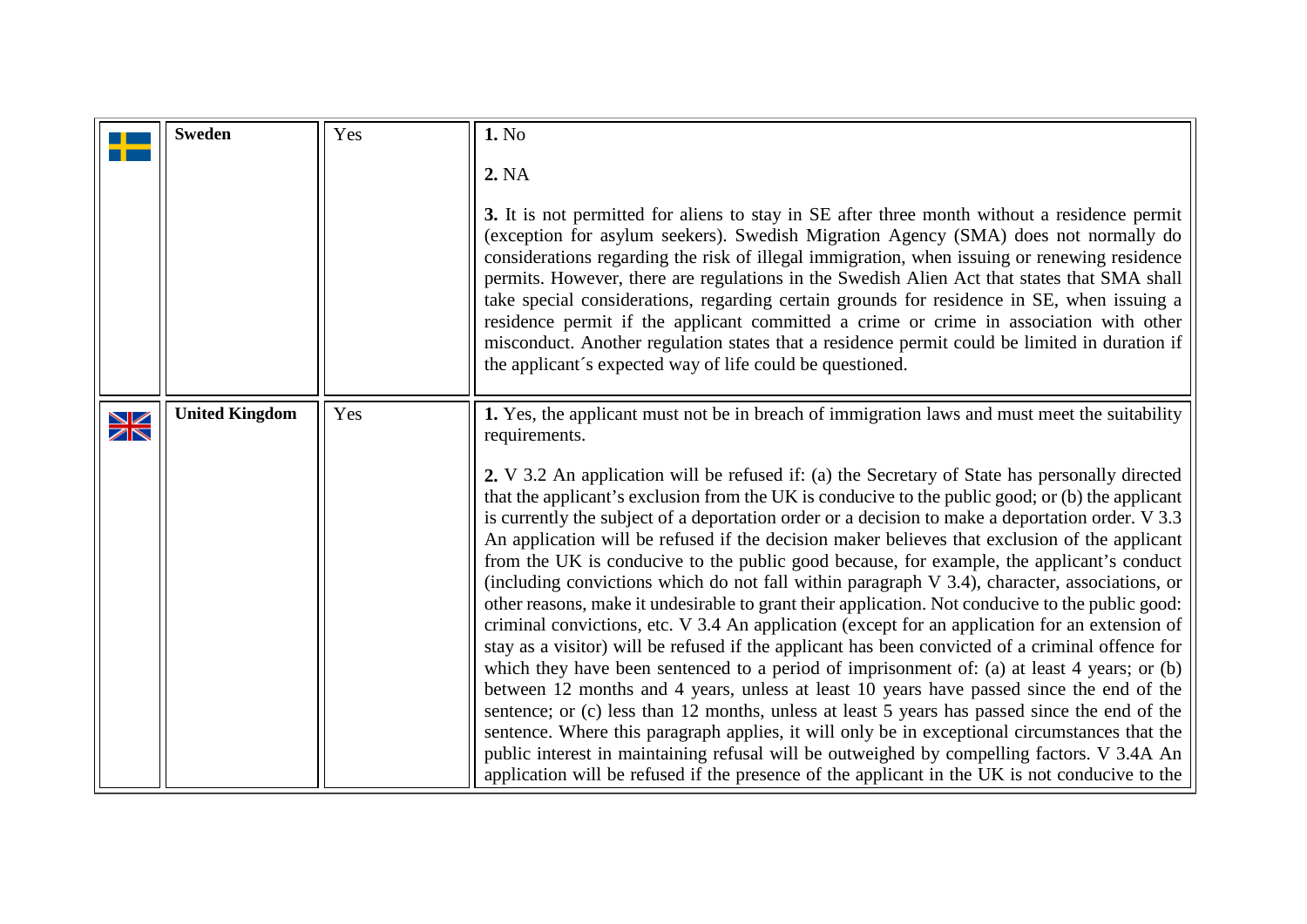|  | public good because they are a person to whom the Secretary of State: (a) has at any time             |
|--|-------------------------------------------------------------------------------------------------------|
|  | decided that paragraph 339AA, 339AC, 339D or 339GB of these rules applies; or (b) has                 |
|  | decided that paragraph 339AA, 339AC, 339D or 339GB of these rules would apply, but for                |
|  | the fact that (a) the person has not made a protection claim in the UK, or that (b) the person        |
|  | made a protection claim which was finally determined without reference to any of the relevant         |
|  | matters described in paragraphs 339AA, 339AC, 339D or 339GB. V 3.5 An application will                |
|  | normally be refused if: (a) within the period of 12 months before the application is decided,         |
|  | the applicant has been convicted of or admitted an offence for which they received a non-             |
|  | custodial sentence or out of court disposal that is recorded on their criminal record (except for     |
|  | an application for an extension of stay as a visitor); or (b) in the view of the Secretary of State   |
|  | the applicant's offending has caused serious harm; or (c) in the view of the Secretary of State       |
|  | the applicant is a persistent offender who shows a particular disregard for the law. False            |
|  | information in relation to an application $V$ 3.6 An application will be refused where: (a) false     |
|  | representations have been made or false documents or information have been submitted                  |
|  | (whether or not material to the application, and whether or not to the applicant's knowledge);        |
|  | or (b) material facts have not been disclosed, in relation to their application or in order to obtain |
|  | documents from the Secretary of State or a third party provided in support of their application.      |
|  | Breaches of UK immigration laws V 3.7 An application, except an application for an extension          |
|  | of stay as a visitor, will be refused if: (a) the applicant previously breached UK immigration        |
|  | laws as described at V 3.9; and (b) the application is made within the relevant re-entry ban          |
|  | time period in $V$ 3.10 (which time period is relevant will depend on the manner in which the         |
|  | applicant left the UK). V 3.8 If the applicant has previously breached UK immigration laws            |
|  | but is outside the relevant re-entry ban time period the application will normally be refused if      |
|  | there are other aggravating circumstances, such as a failure to cooperate with immigration            |
|  | control or enforcement processes. This applies even where the applicant has overstayed for 90         |
|  | days or less and left voluntarily and not at public expense. V 3.9 An applicant, when aged 18         |
|  | years or over, breached the UK's immigration laws: (a) by overstaying (except where this was          |
|  | for 90 days or less and they left the UK voluntarily and not at public expense); or (b) by            |
|  | breaching a condition attached to their leave; or (c) by being an illegal entrant; or (d) if          |
|  |                                                                                                       |